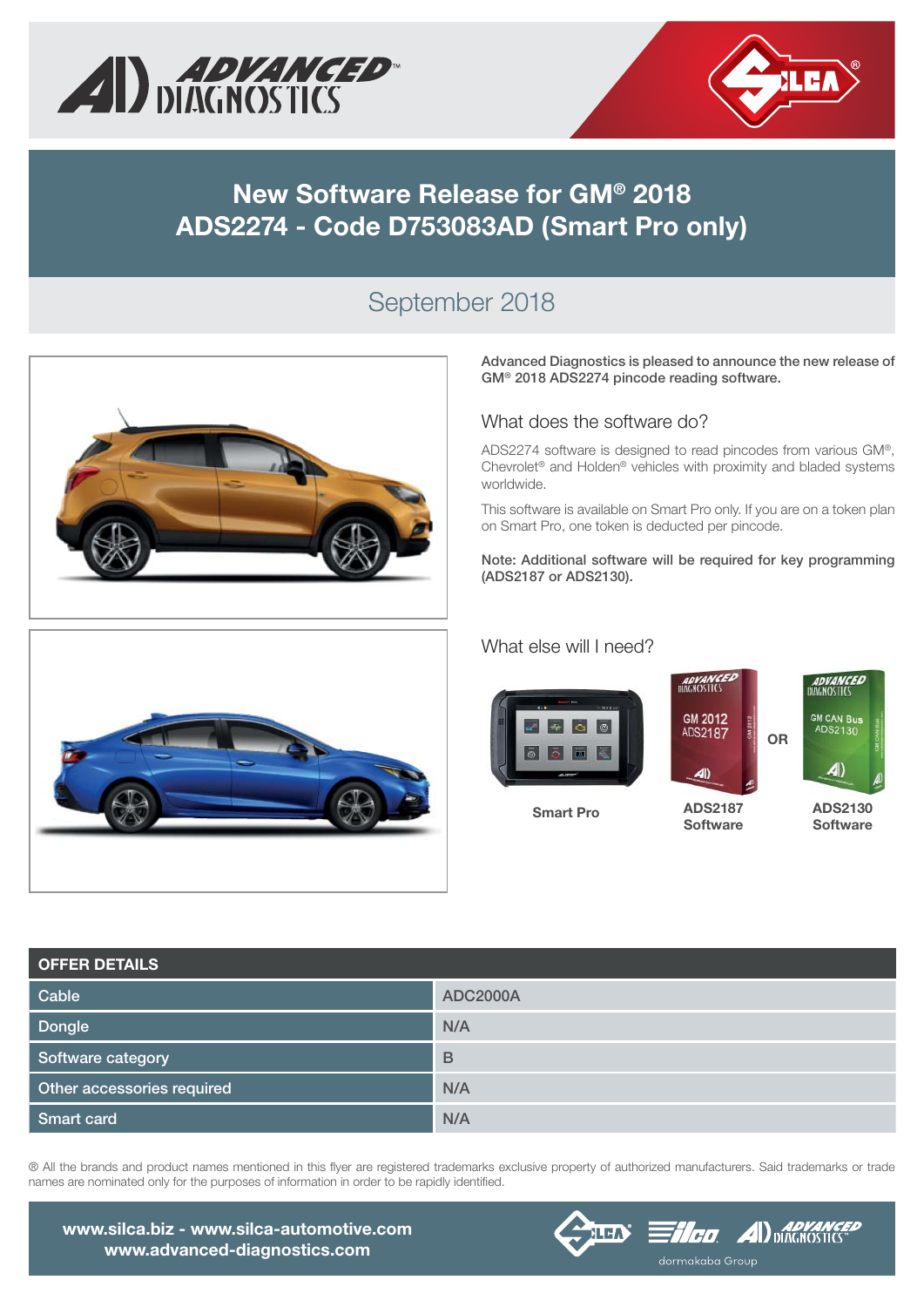



# GM® 2018 - ADS2274

### Europe

|                             | $\overline{\bullet}$            | PIN<br>$\overline{\mathbf{v}}$ | $\mathbf{R}$         | Œ<br><b>PRO</b> | OH                                       | $\bigcirc$ | $\Leftrightarrow$<br><b>KEY REF.</b> |
|-----------------------------|---------------------------------|--------------------------------|----------------------|-----------------|------------------------------------------|------------|--------------------------------------|
| $\left( \infty \right)$     | $\left( \infty \right)$         | $\checkmark$                   | $\checkmark$         | ADC2000A        | $\left( \mathbf{X}\right)$               | ID46       | <b>HU100</b>                         |
| $\left(\!\mathsf{x}\right)$ | $\left( \infty \right)$         | $(\vee)$                       | $\blacktriangledown$ | ADC2000A        | $\left(\mathsf{x}\right)$                | ID46       | <b>HU100</b>                         |
| $\infty$                    | $\bigcirc$                      | $\left(\checkmark\right)$      | $\blacktriangledown$ | ADC2000A        | $\infty$                                 | ID46       | <b>HU100</b>                         |
| $\infty$                    | $\left( \mathbf{\infty}\right)$ | $\blacktriangledown$           | $\blacktriangledown$ | ADC2000A        | $\left( \mathbf{\mathbf{\times}}\right)$ | ID46       | <b>HU100</b>                         |
| $\infty$                    | $\left( \mathbf{\infty}\right)$ | $\left(\checkmark\right)$      | $\blacktriangledown$ | ADC2000A        | $\left(\mathsf{x}\right)$                | ID46       | <b>HU100</b>                         |
| $\bigotimes$                | $\infty$                        | $\left(\checkmark\right)$      | $\blacktriangledown$ | ADC2000A        | $\infty$                                 | ID46       | <b>HU100</b>                         |
| $\infty$                    | $\left( \mathbf{\infty}\right)$ | $\left(\checkmark\right)$      | $\blacktriangledown$ | ADC2000A        | $\left( \infty \right)$                  | ID46       | <b>HU100</b>                         |
| $\infty$                    | $\left( \mathbf{\Omega}\right)$ | $\left(\checkmark\right)$      | $\blacktriangledown$ | ADC2000A        | $\left( \infty \right)$                  | ID46       | <b>HU100</b>                         |
| $\infty$                    | $\bigcirc$                      | $\blacktriangledown$           | $\blacktriangledown$ | ADC2000A        | $\bigotimes$                             | ID46       | <b>HU100</b>                         |
| $\bigotimes$                | $\bigotimes$                    | $\left(\checkmark\right)$      | $\blacktriangledown$ | ADC2000A        | $\bigotimes$                             | ID46       | <b>HU100</b>                         |
| $\infty$                    | $\left( \mathbf{\infty}\right)$ | $\blacktriangledown$           | $\blacktriangledown$ | ADC2000A        | $\left( \mathsf{x}\right)$               | ID46       | <b>HU100</b>                         |
| $\infty$                    | $\left( \mathbf{\Omega}\right)$ | $\blacktriangledown$           | $\blacktriangledown$ | ADC2000A        | $\left( \mathbf{\infty}\right)$          | ID46       | <b>HU100</b>                         |
| $\bigotimes$                | $\bigotimes$                    | $\left(\checkmark\right)$      | $\blacktriangledown$ | ADC2000A        | $\left( \infty \right)$                  | ID46       | <b>HU100</b>                         |
| $\left( \infty \right)$     | $\left( \infty \right)$         | $\blacktriangledown$           | $\checkmark$         | ADC2000A        | $\left( \mathbf{\mathbf{\times}}\right)$ | ID46       | <b>HU100</b>                         |
| $\boldsymbol{\times}$       | $\infty$                        | $\checkmark$                   |                      | ADC2000A        | $\left( \mathbf{X}\right)$               | ID46       | <b>HU100</b>                         |
|                             |                                 |                                |                      |                 |                                          |            |                                      |





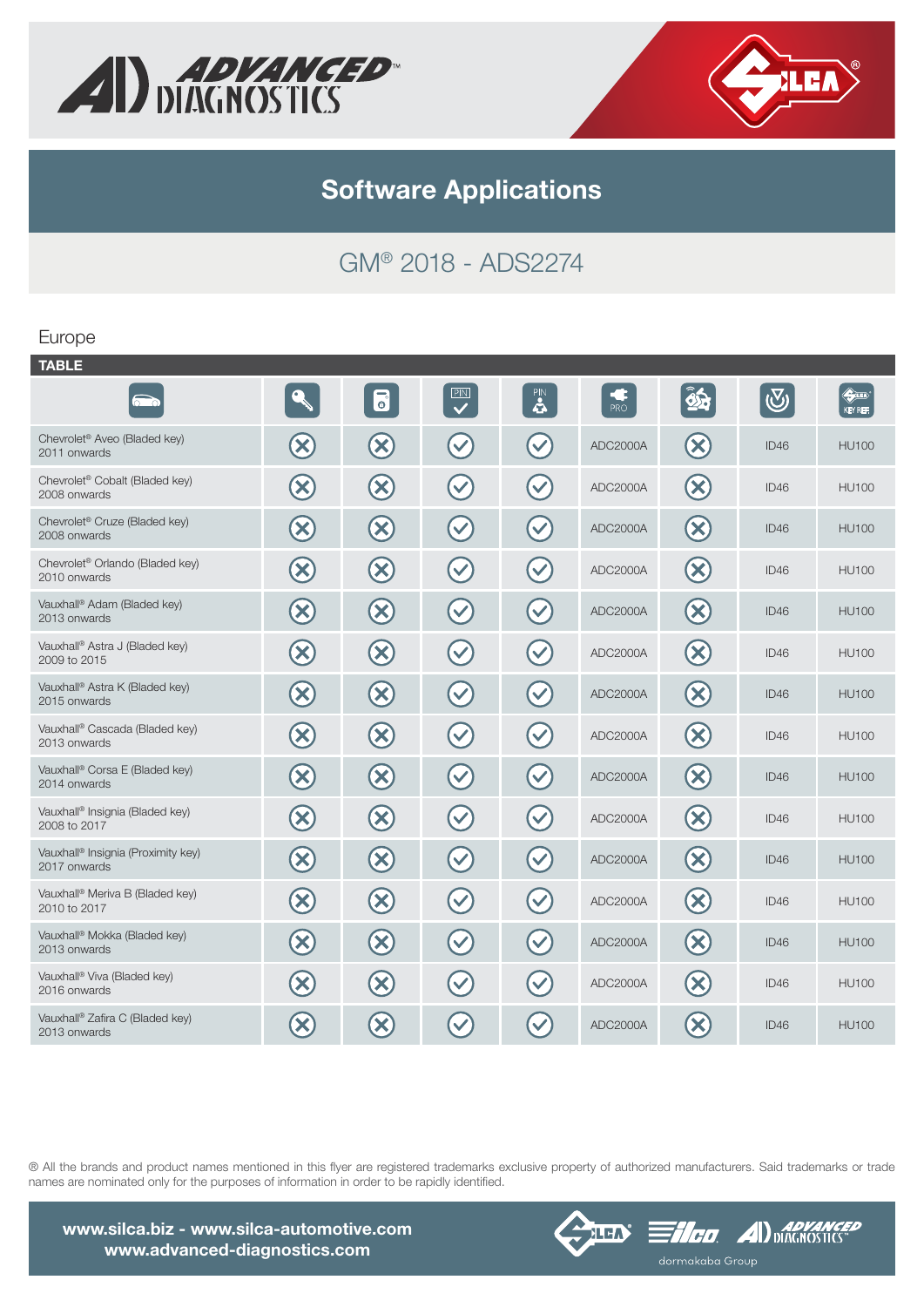



# GM® 2018 - ADS2274

### Australia

| <b>TABLE</b>                                                     |                            |                                              |                                     |                      |                   |                                |            |                                 |
|------------------------------------------------------------------|----------------------------|----------------------------------------------|-------------------------------------|----------------------|-------------------|--------------------------------|------------|---------------------------------|
|                                                                  |                            | $\overline{\mathbf{b}}$                      | PIN<br>$\overline{\bm{\checkmark}}$ | $\mathbf{a}$         | - 5<br><b>PRO</b> | $\mathbf{\hat{\mathbf{\Phi}}}$ | $\bigcirc$ | $\bigoplus_{i=1}^n$<br>KEY REF. |
| Holden <sup>®</sup> Astra BK (Bladed key)<br>2016 onwards        | $\left( \infty \right)$    | $\left( \mathbf{\infty}\right)$              | $\blacktriangledown$                | $\blacktriangledown$ | ADC2000A          | $(\mathsf{x})$                 | ID46       | <b>HU100</b>                    |
| Holden <sup>®</sup> Astra PJ (Bladed key)<br>2014 onwards        | $\bm{\chi}$                | $\infty$                                     | $\blacktriangledown$                | $\blacktriangledown$ | ADC2000A          | $(\mathbf{x})$                 | ID46       | <b>HU100</b>                    |
| Holden <sup>®</sup> Barina TM (Bladed key)<br>2011 onwards       | $\infty$                   | $\infty$                                     | $\blacktriangledown$                | $\checkmark$         | ADC2000A          | $\mathbf{x}$                   | ID46       | <b>HU100</b>                    |
| Holden <sup>®</sup> Colorado RG (Bladed key)<br>2012 to 2017     | $\bigotimes$               | $\left( \mathsf{x}\right)$                   | $\blacktriangledown$                | $\blacktriangledown$ | ADC2000A          | $(\mathsf{X})$                 | ID46       | <b>HU100</b>                    |
| Holden <sup>®</sup> Colorado 7 (Bladed key)<br>2014 to 2017      | $\bigotimes$               | $\left( \infty \right)$                      | $\blacktriangledown$                | $\blacktriangledown$ | ADC2000A          | $\left(\infty\right)$          | ID46       | <b>HU100</b>                    |
| Holden <sup>®</sup> Commodore VF (Bladed key)<br>2013 to 2017    | $\bm{\infty}$              | $\infty$                                     | $\blacktriangledown$                | $\blacktriangledown$ | ADC2000A          | $\left( \infty \right)$        | ID46       | <b>HU100</b>                    |
| Holden <sup>®</sup> Commodore VF (Proximity key)<br>2012 to 2017 | $\left( \infty \right)$    | $\infty$                                     | $\blacktriangledown$                | $\blacktriangledown$ | ADC2000A          | $\left( \infty \right)$        | ID46       | <b>HU100</b>                    |
| Holden <sup>®</sup> Commodore ZB (Bladed key)<br>2018            | $\boldsymbol{\chi}$        | $\left( \infty \right)$                      | $\blacktriangledown$                | $\blacktriangledown$ | ADC2000A          | $(\mathsf{X})$                 | ID46       | <b>HU100</b>                    |
| Holden <sup>®</sup> Cruze JG (Bladed key)<br>2009 to 2011        | $\mathbf{x}$               | $\left(\mathsf{x}\right)$                    | $\blacktriangledown$                | $\checkmark$         | ADC2000A          | $(\mathsf{X})$                 | ID46       | <b>HU100</b>                    |
| Holden <sup>®</sup> Cruze JH/JH2 (Bladed key)<br>2011 to 2015    | $\boldsymbol{\mathcal{S}}$ | $\left( \infty \right)$                      | $\blacktriangledown$                | $\blacktriangledown$ | ADC2000A          | $\left( \mathsf{X}\right)$     | ID46       | <b>HU100</b>                    |
| Holden <sup>®</sup> Cruze JH/JH2 (Proximity key)<br>2011 to 2015 | $\left( \infty \right)$    | $\left( \mathbf{\mathbf{\mathsf{x}}}\right)$ | $\blacktriangledown$                | $\checkmark$         | ADC2000A          | $(\mathsf{X})$                 | ID46       | <b>HU100</b>                    |
| Holden <sup>®</sup> Insignia GA (Proximity key)<br>2015 to 2016  | $\bigotimes$               | $\left(\!\mathsf{x}\right)$                  | $\blacktriangledown$                | $\blacktriangledown$ | ADC2000A          | $\left( \mathsf{x}\right)$     | ID46       | <b>HU100</b>                    |
| Holden <sup>®</sup> Malibu V300 (Proximity key)<br>2013 to 2015  | $\bigotimes$               | $\bigotimes$                                 | $\blacktriangledown$                | $\blacktriangledown$ | ADC2000A          | $\infty$                       | ID46       | <b>HU100</b>                    |
| Holden <sup>®</sup> Trax TJ (Bladed key)<br>2013 onwards         | $\infty$                   | $\bigotimes$                                 | $\blacktriangledown$                | $\blacktriangledown$ | ADC2000A          | $\infty$                       | ID46       | <b>HU100</b>                    |
| Holden <sup>®</sup> Trax TJ (Proximity key)<br>2017 onwards      | $\boldsymbol{\mathsf{X}}$  | $\infty$                                     | $\checkmark$                        | $\checkmark$         | ADC2000A          | $(\mathsf{x})$                 | ID46       | <b>HU100</b>                    |
| Holden <sup>®</sup> Volt EV (Proximity key)<br>2012 to 2013      | X                          | $\infty$                                     | $\checkmark$                        |                      | ADC2000A          | $\mathbf x$                    | ID46       | <b>HU100</b>                    |
|                                                                  |                            |                                              |                                     |                      |                   |                                |            |                                 |

® All the brands and product names mentioned in this flyer are registered trademarks exclusive property of authorized manufacturers. Said trademarks or trade names are nominated only for the purposes of information in order to be rapidly identified.

**www.silca.biz - www.silca-automotive.com www.advanced-diagnostics.com**



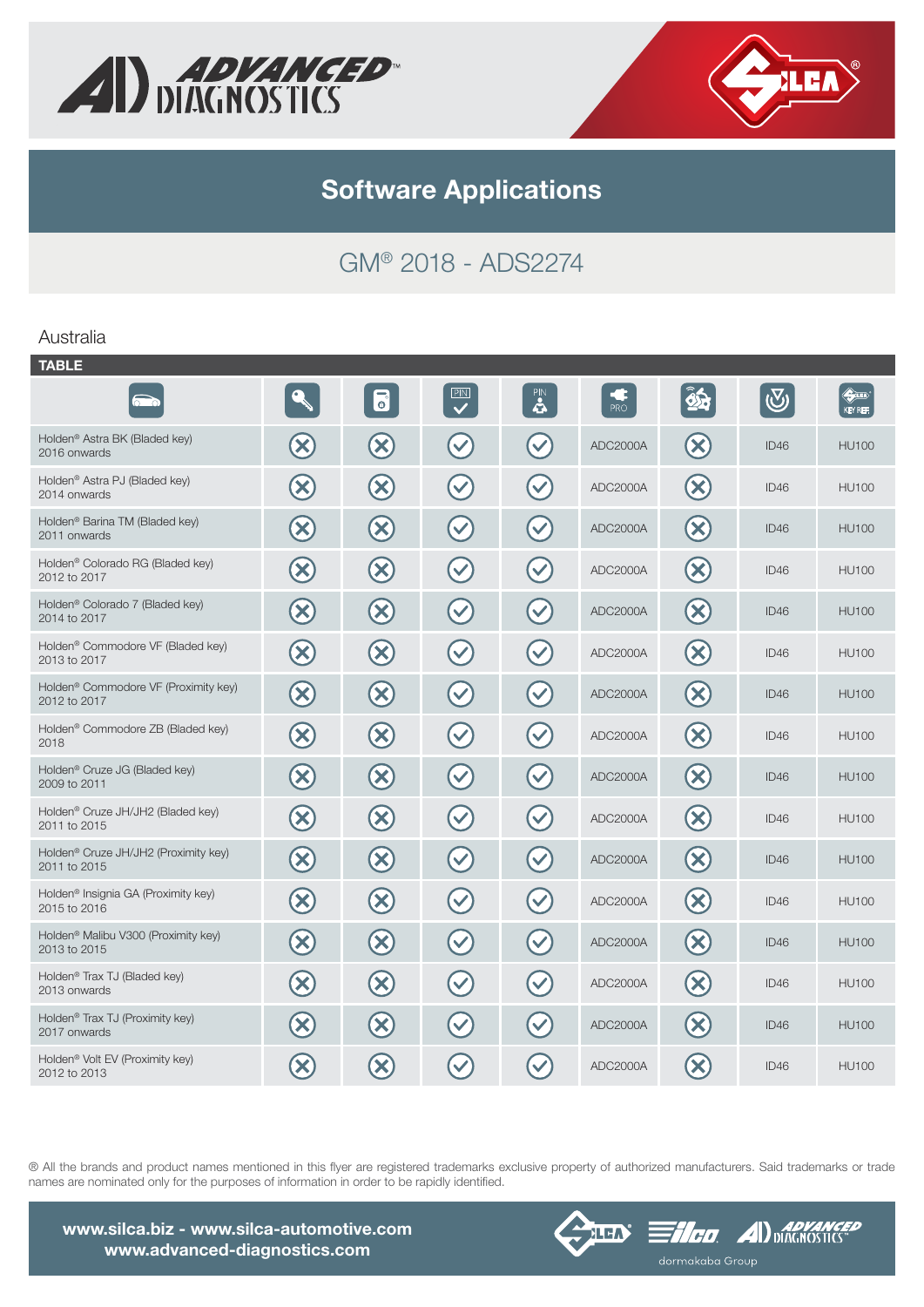



# GM® 2018 - ADS2274

### Middle East

| <b>TABLE</b>                                              |    |                           |                         |                      |          |                            |            |                         |
|-----------------------------------------------------------|----|---------------------------|-------------------------|----------------------|----------|----------------------------|------------|-------------------------|
| $\sum$                                                    |    | 6                         | $\overline{\mathbf{v}}$ | $\mathbf{a}$         | PRO      | $\hat{\mathbf{z}}$         | $\bigcirc$ | $\bigoplus$<br>KEY REF. |
| Chevrolet <sup>®</sup> Cruze (Bladed key)<br>2009 onwards |    | ×                         | $\blacktriangledown$    | $\blacktriangledown$ | ADC2000A | $\left( \mathbf{X}\right)$ | ID46       | <b>HU100</b>            |
| Chevrolet <sup>®</sup> Sonic (Bladed key)<br>2013 onwards |    | $\boldsymbol{\mathsf{x}}$ | $\checkmark$            | $\mathbf{v}$         | ADC2000A | $\mathbf{X}$               | ID46       | <b>HU100</b>            |
| Chevrolet <sup>®</sup> Trax (Bladed key)<br>2009 onwards  | X) | $\boldsymbol{\mathsf{X}}$ | $\blacktriangledown$    | $\blacktriangledown$ | ADC2000A | $\left( \infty \right)$    | ID46       | <b>HU100</b>            |
| Vauxhall® Berlina (Bladed key)<br>2009 onwards            |    | $\boldsymbol{\mathsf{X}}$ | $\checkmark$            | $\blacktriangledown$ | ADC2000A | $\left(\mathsf{x}\right)$  | ID46       | <b>HU100</b>            |
| Vauxhall® Zafira C (Bladed key)<br>2012 onwards           |    | $\boldsymbol{\times}$     | $\checkmark$            | $\blacktriangledown$ | ADC2000A | $\left( \mathsf{X}\right)$ | ID46       | <b>HU100</b>            |

#### Africa

| <b>TABLE</b>                                                |                       |                            |                      |                      |                      |                           |                         |                         |
|-------------------------------------------------------------|-----------------------|----------------------------|----------------------|----------------------|----------------------|---------------------------|-------------------------|-------------------------|
| $\sum_{i=1}^{n}$                                            |                       | 6                          | PIN<br>$\mathbf{z}$  | $\mathbf{S}$         | $rac{1}{\text{PRO}}$ | 85                        | $\overline{\mathbb{Q}}$ | $\bigoplus$<br>KEY REF. |
| Chevrolet <sup>®</sup> Cruze (Bladed key)<br>2008 onwards   | X.                    | X                          | $\blacktriangledown$ | $\blacktriangledown$ | ADC2000A             | $\boldsymbol{\mathsf{X}}$ | ID46                    | <b>HU100</b>            |
| Chevrolet <sup>®</sup> Orlando (Bladed key)<br>2010 onwards | $\boldsymbol{\times}$ | $\left( \mathbf{x}\right)$ | $\blacktriangledown$ | $\blacktriangledown$ | ADC2000A             | $\bm{\times}$             | ID46                    | <b>HU100</b>            |
| Chevrolet <sup>®</sup> Sonic (Bladed key)<br>2013 onwards   | ×                     | $\boldsymbol{\times}$      | $\checkmark$         | $\blacktriangledown$ | ADC2000A             | $\bm{\times}$             | ID46                    | <b>HU100</b>            |

#### India

| <b>TABLE</b>                                                 |                      |                       |                            |                      |            |             |                  |                                        |
|--------------------------------------------------------------|----------------------|-----------------------|----------------------------|----------------------|------------|-------------|------------------|----------------------------------------|
|                                                              |                      | 6                     | PIN                        | $\mathbf{a}$         | <b>PRO</b> | $\sim$      | $\overline{N_0}$ | $\bigoplus\limits_{i=1}^n$<br>KEY REF. |
| Chevrolet <sup>®</sup> Cruze (Bladed key)<br>2008 onwards    |                      | $\boldsymbol{\times}$ | $\boldsymbol{\mathcal{S}}$ |                      | ADC2000A   | $\mathbf x$ | ID46             | <b>HU100</b>                           |
| Chevrolet <sup>®</sup> Cruze (Proximity key)<br>2008 onwards | $\blacktriangledown$ | $\boldsymbol{\times}$ | $\mathcal{L}$              | $\blacktriangledown$ | ADC2000A   |             | ID46             | <b>HU100</b>                           |